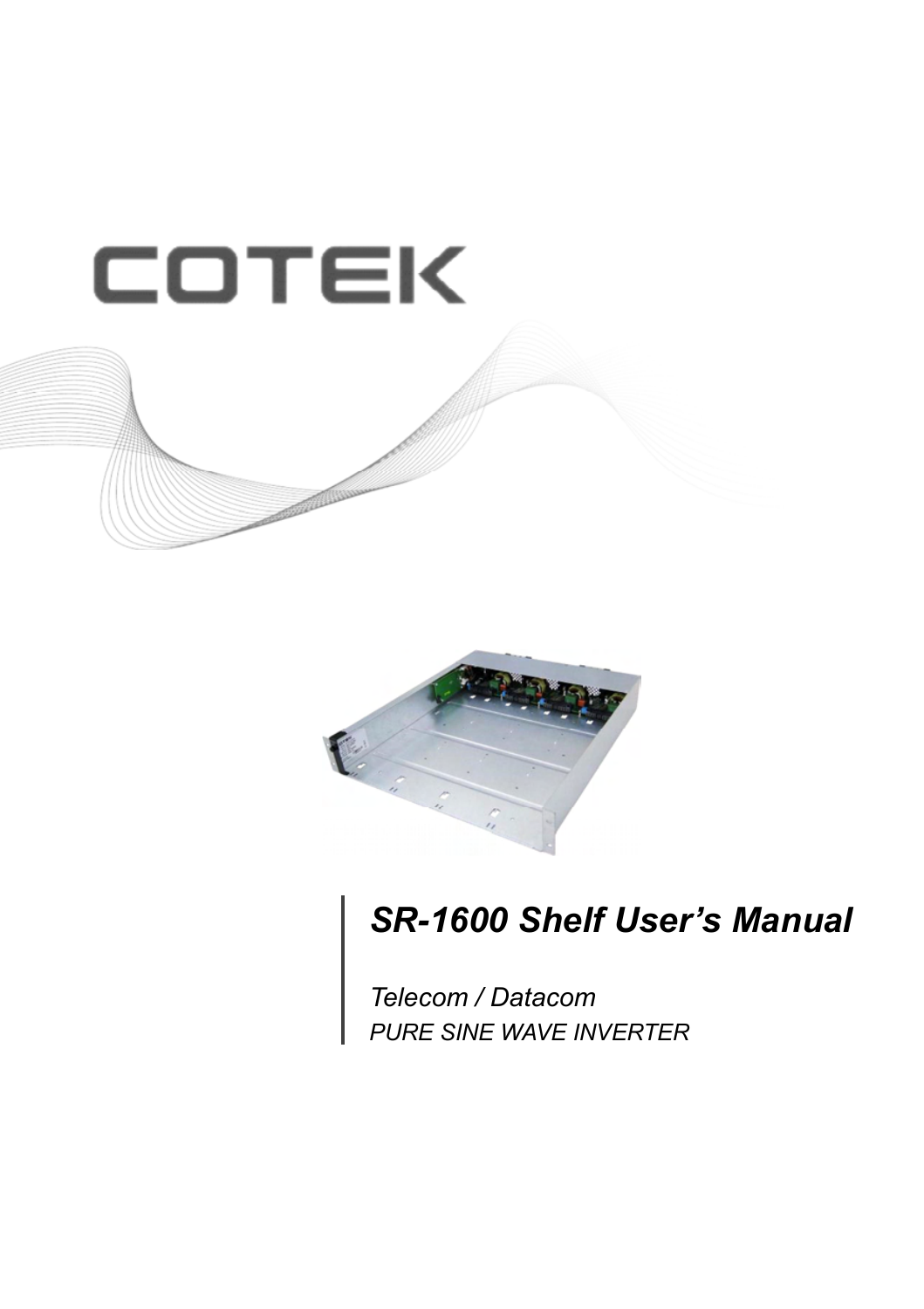#### **Legal Provisions**

Copyrights 2016 COTEK Electronic IND. CO. All Rights Reserved.

Any part of this document may not be reproduced in any form for any purpose without the prior written permission of COTEK Electronic IND. CO. For the conditions of the permission to use this manual for publication, contact COTEK Electronic IND. CO., LTD. In all related COTEK product activities, Neither COTEK Electronic IND. CO., LTD. nor its distributors or dealers be liable to anyone for indirect, incidental, or consequential damages under any circumstances. Specifications are subject to change without notice. Every attempt has been made to make this document complete, accurate and up-to-date. COTEK Electronic IND. CO., LTD reserve the right to make changes without notice and shall not be responsible for any damages, including indirect, incidental or consequential damages, caused by reliance on the material presented, including, but not limited to, omissions, typographical errors, arithmetical errors or listing errors in the content material. All trademarks are recognized even if these are not marked separately. Missing designations do not mean that a product or brand is not a registered trademark.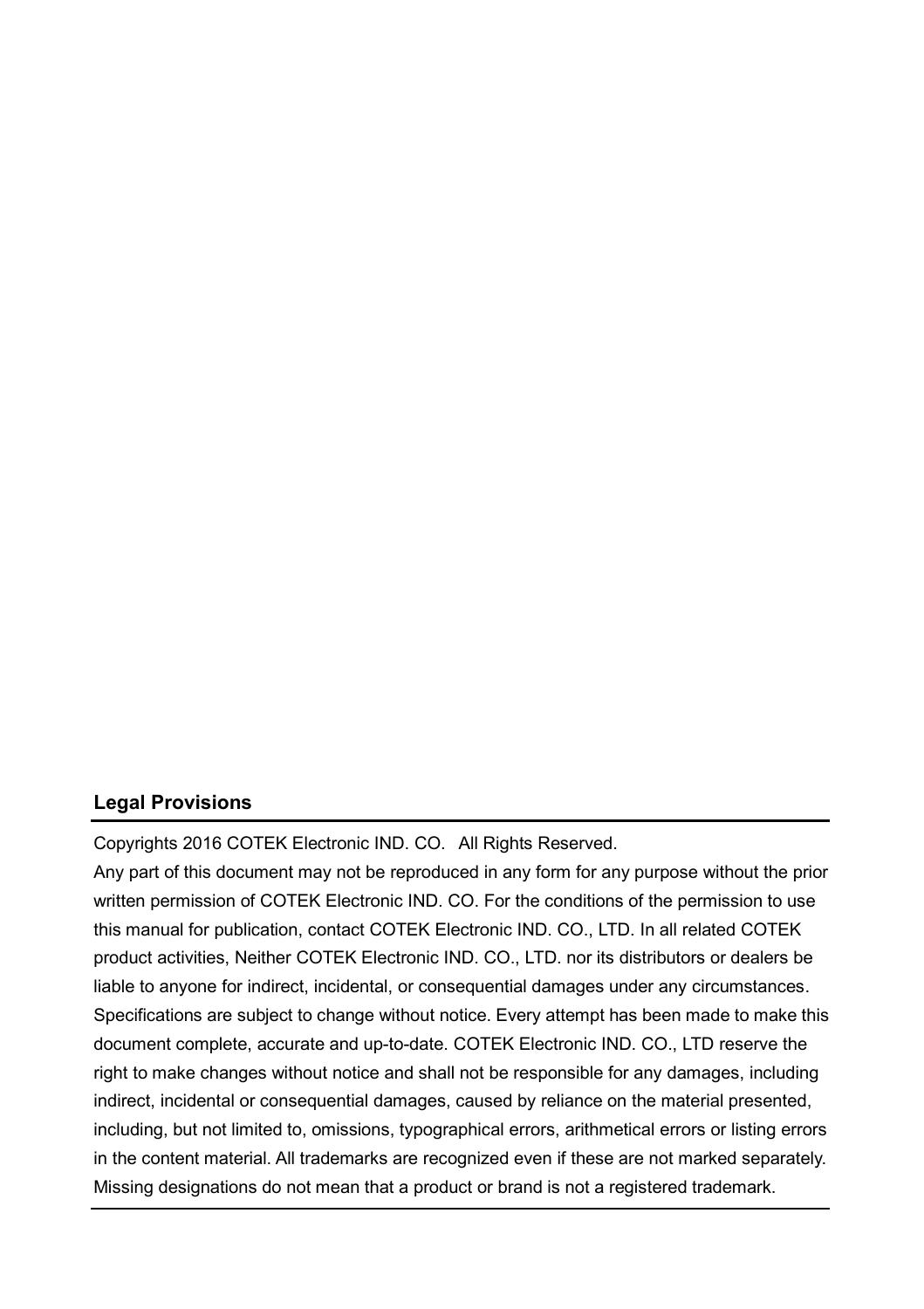# **Table of Content**

| <b>1. SAFETY INSTRUCTIONS</b>          | 1                |
|----------------------------------------|------------------|
| 1-1. General Safety Precautions        | 1                |
| 1-2. Other Safety Notes                | $\overline{2}$   |
| <b>2. MECHANICAL DRAWINGS (19" 2U)</b> | 3                |
| 3. INTRODUCTION AND INSTALLATION       | $\boldsymbol{4}$ |
| 3-1. Installation                      | 5                |
| 3-2. Green Terminal Introduction       | 5                |
|                                        |                  |
|                                        |                  |
|                                        |                  |
| 3-3. Parallel Connection               | 8                |
|                                        |                  |
|                                        |                  |
|                                        |                  |
|                                        |                  |

## **4. WARRANTY 10**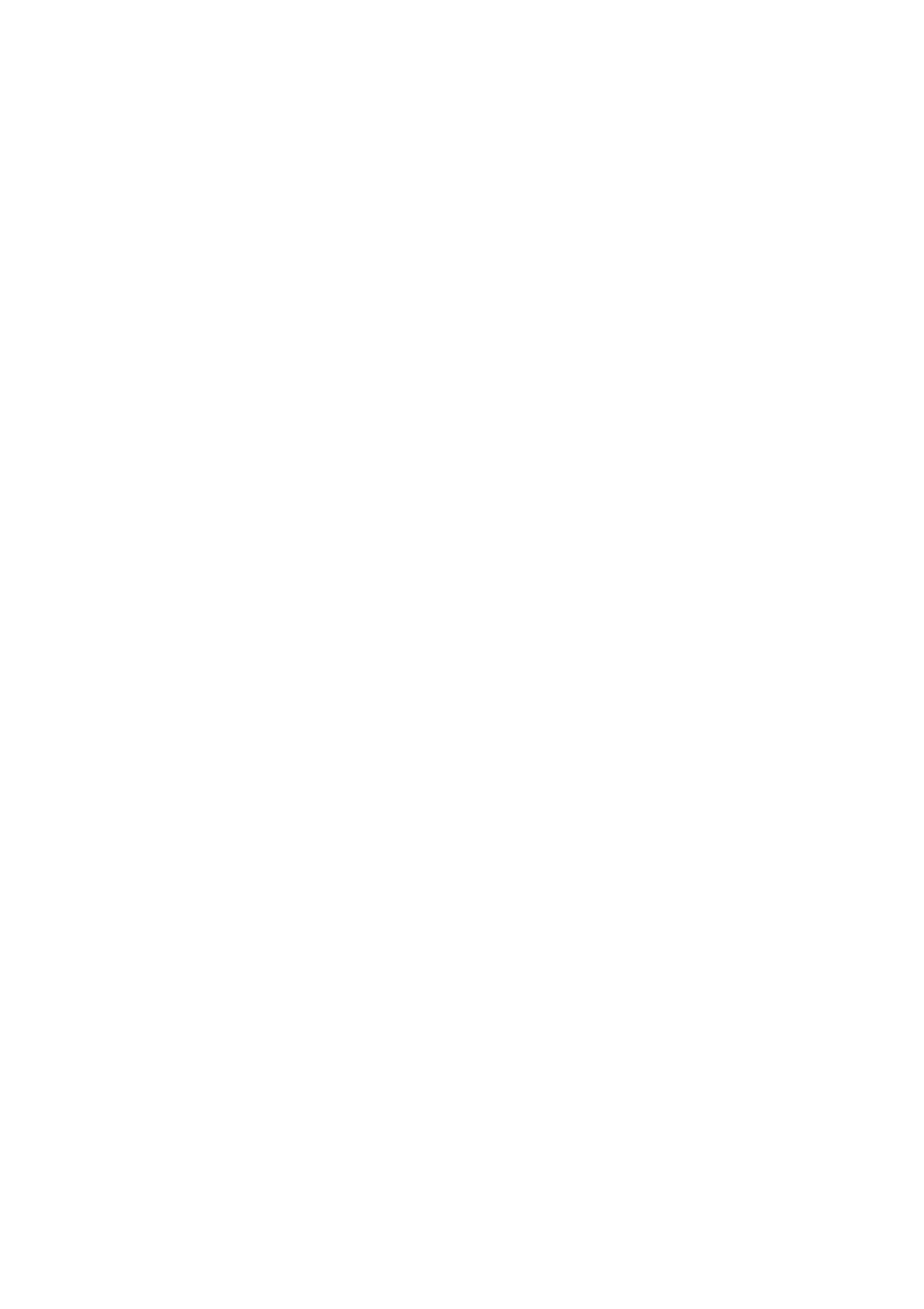## **1. Safety Instructions**

## **1-1. General Safety Precautions**



**Warning!** Before using the Inverter, read the safety instructions.

- $\bullet$  Do not expose the inverter to rain, snow, spray or dust. To reduce the risk of fire hazard, do not cover or obstruct the ventilation openings and do not install the inverter in a zero-clearance compartment.
- $\bullet$  To avoid the risk of fire and electric shock, make sure that the existing wiring is in good electrical condition, and the wire size is not undersized.
- This equipment contains components which can produce arcs or sparks. To prevent fire or explosion do not install in compartments containing batteries or flammable materials or in locations which require ignition protected equipment. This includes any space containing gasoline-powered machinery, fuel tanks, or joints, fittings, or other connection between components of the fuel system.
- Depending on the user scenario, the AC output of the inverter may require user installed breaker or fuse. In AC output hardwire application, AC socket will not be provided. The inverter incorporates standard AC short circuit protection.
- $\bullet$  The following precautions should be taken when working on the inverter
	- Step 1 Remove watches, rings, or other metal objects
	- Step 2 Use tools with insulated handles
	- Step 3 Wear rubber gloves and boots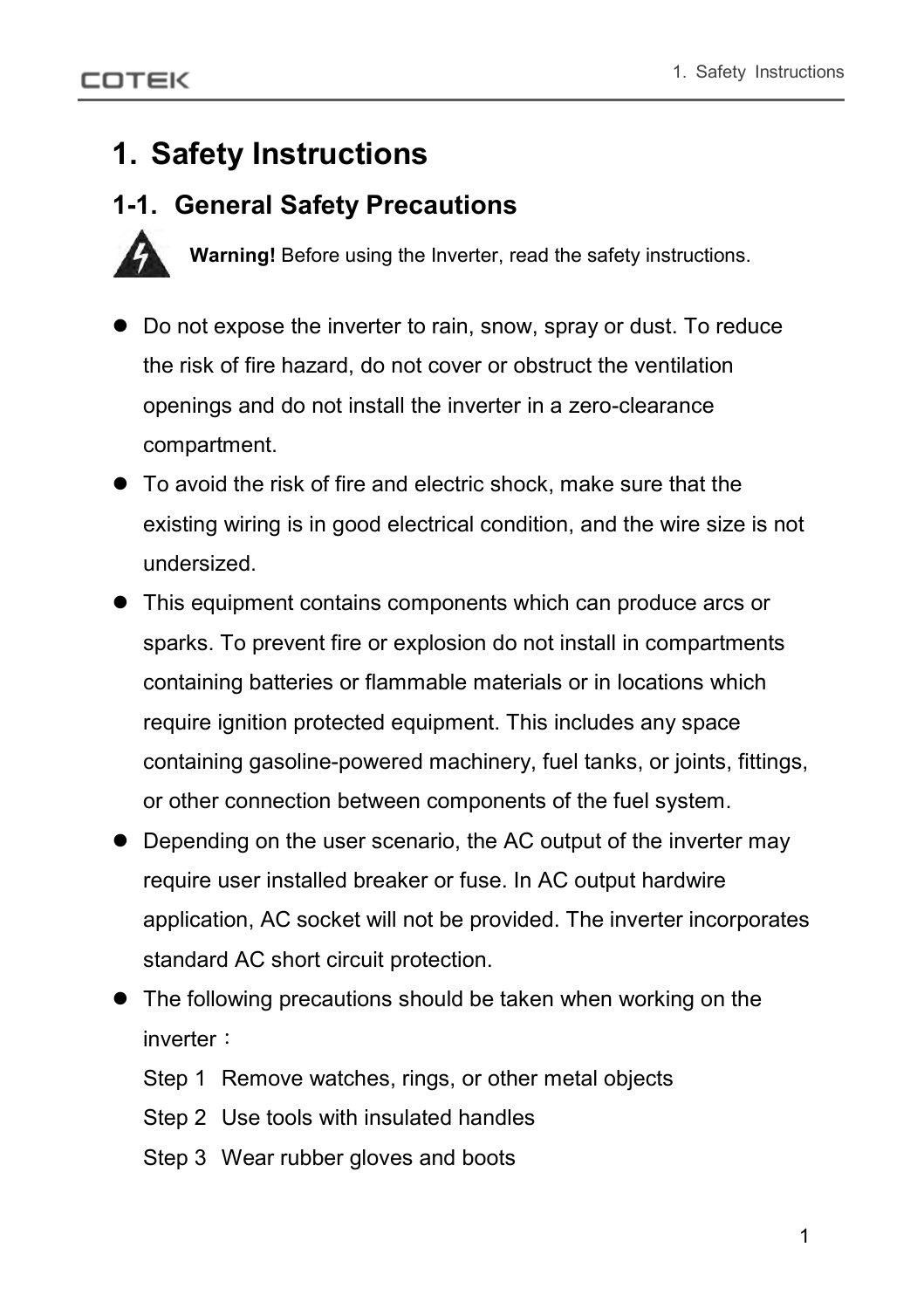## **1-2. Other Safety Notes**

- $\bullet$  Upon receipt, examine the carton box for damage. Notify the carrier immediately, before opening, if damage is evident.
- Do not operate near water or in excessive humidity.
- The DC side connections should be firm and tight.
- $\bullet$  Grounding : Reliable grounding should be maintained.
- Do not drop a metal tool on the battery. The resulting spark or short-circuit on the battery or on the other electrical part may cause an explosion.
- $\bullet$  Install the inverter in a well-ventilated area. Do not block the front air vents, or the rear air exhausts of the unit.
- $\bullet$  Wiring : Adequate input power must be supplied to the inverter for proper use; correct wiring sizes must be ensured.
- $\bullet$  Mount the inverter such that the fan axis is horizontal.
- Do not operate the inverter close to combustible gas or open fire.
- Do not operate appliances that may feed power back into the inverter.
- $\bullet$  Temperature : The inverter should be operated in an ambient temperature range of -25 $\degree$  to 40  $\degree$  otherwise the output efficiency may be affected. Air flow to the inverter must not be blocked.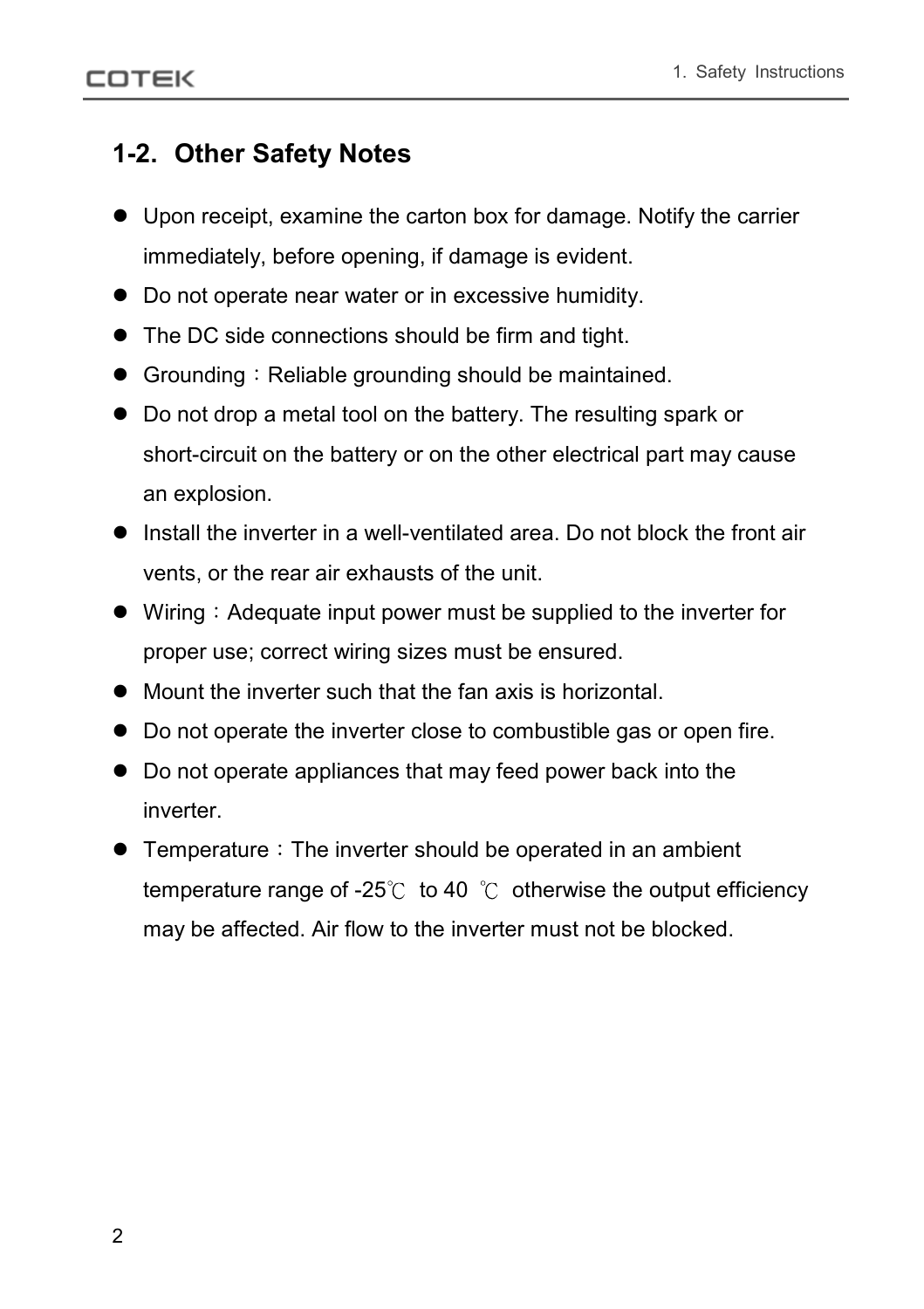## **2. Mechanical Drawings** (19" 2U)

### Unit: mm[inch]



*Figure 1. SR-1600 mechanical drawing-rack*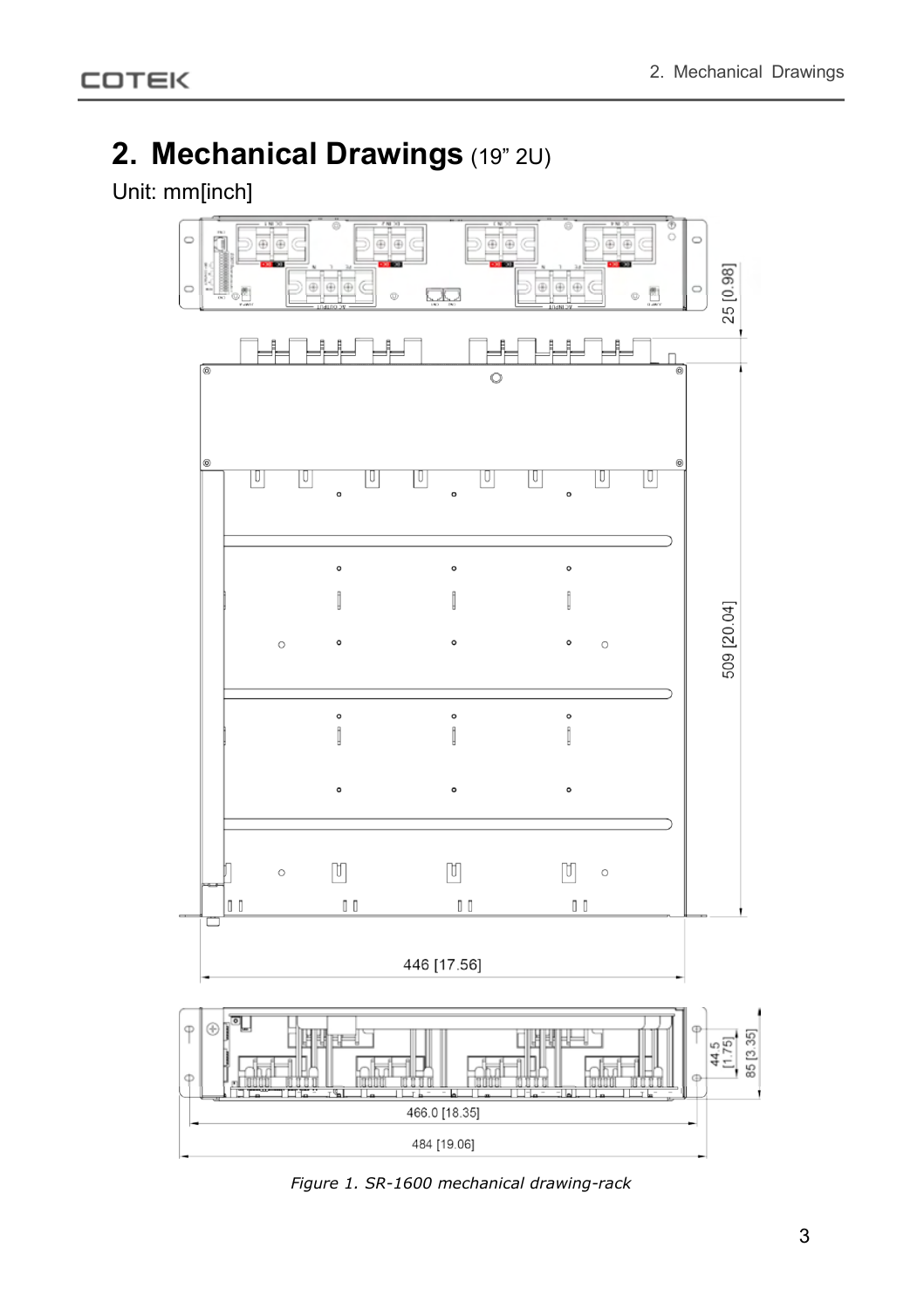



 $\circledcirc$ 

CN3 Dry contact and remote Jumper A (terminal resistor) AC output terminal (load) Parallel connection port CN1 Parallel connection port CN2

 $\bigcirc$ 

Chassis ground DC input (Battery) #4 DC input (Battery) #2 DC input (Battery) #1

DC input (Battery) #3

AC input terminal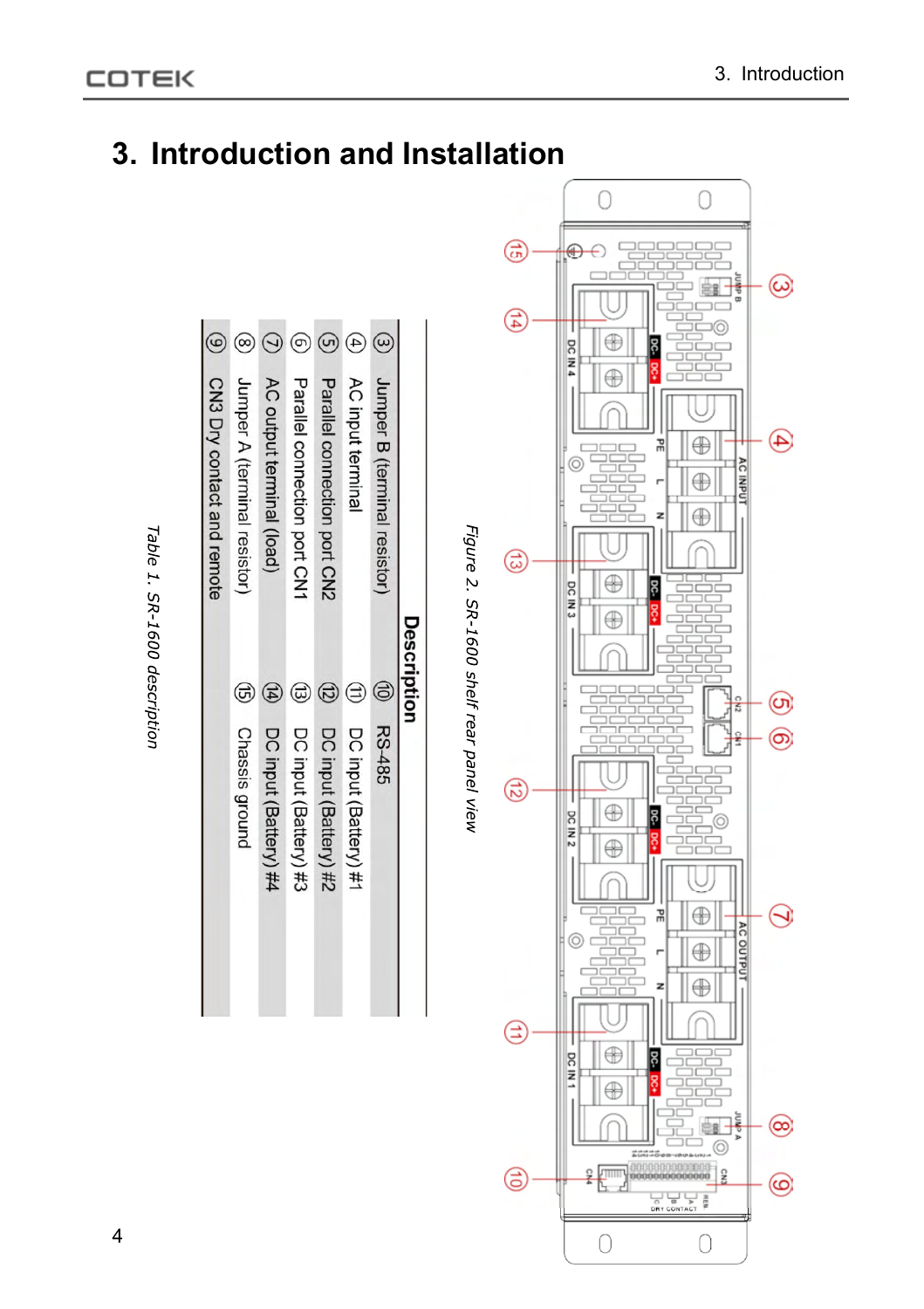



① Insert SR-1600 shelf in to the shelf plate.

② Fix SR-1600 shelf by 4 screws at its front side.

Note: Please make sure the mounting bracket of your rack mount deceive is equipped before installing SR-1600 shelf.

*Figure 3. SR-1600 shelf installation*

## **3-2. Green Terminal Introduction** ③⑧⑨

There are three green terminals at the rear side, please refer to following figure

| <b>Terminal</b>            | <b>Description</b>                         |
|----------------------------|--------------------------------------------|
| Jumper A & B               | Single shelf / Parallel connection setting |
| CN3 Dry contact and remote | Remote setting, and dry contacts           |

*Table 2. SR-1600 green terminal introduction*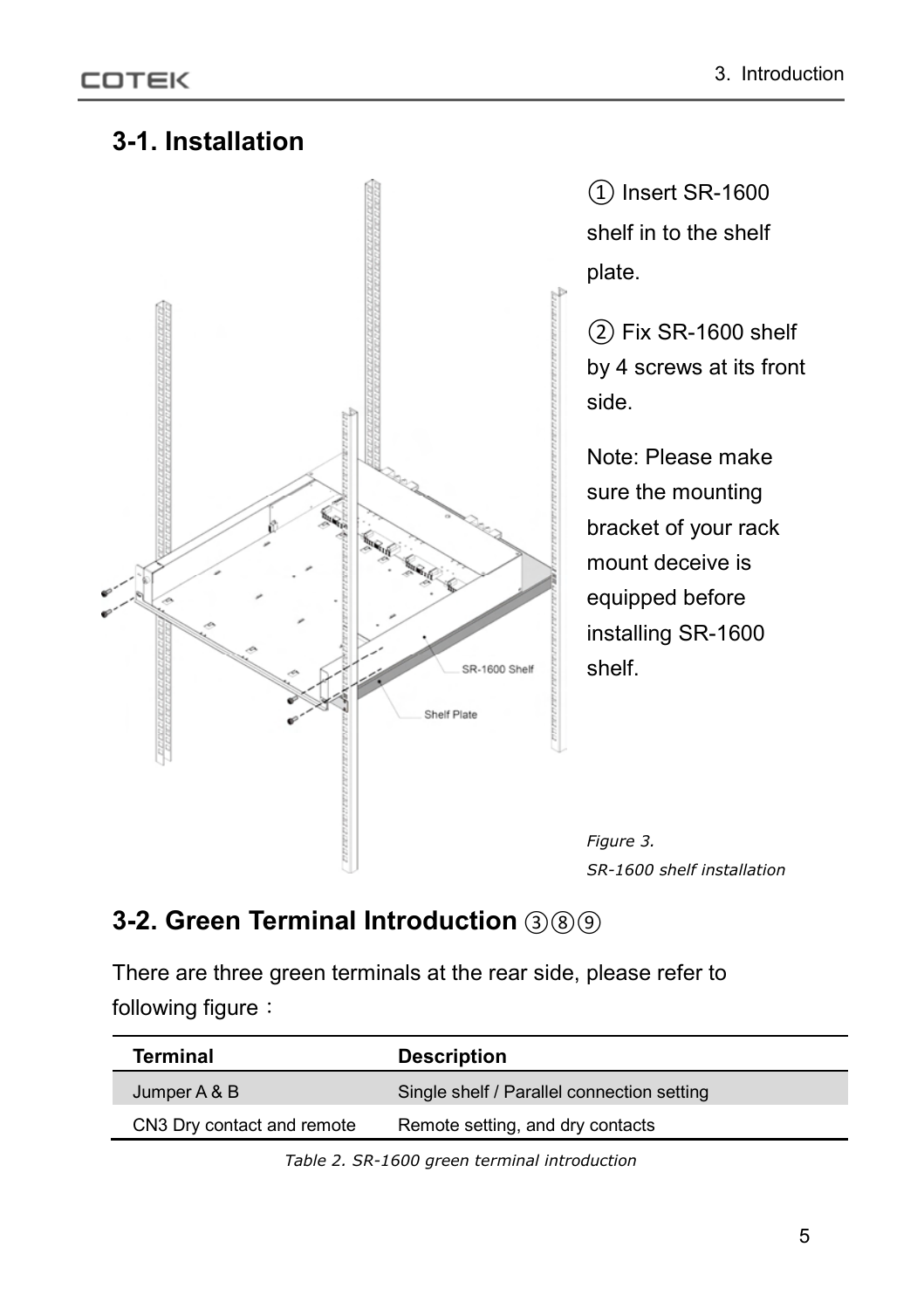### **3-2-1. Jumper A & B** ③⑧

**JUMP** 



*Figure 4. Jumper A & B*  $1<sub>2</sub>$ 

| Pin            | <b>Function</b>      | Wiring                           | <b>Status description</b>                                                           |  |
|----------------|----------------------|----------------------------------|-------------------------------------------------------------------------------------|--|
|                | Terminal<br>Resistor |                                  | Short:<br>1. Signal shelf setting*Note                                              |  |
| $\overline{2}$ |                      | Pin#1 and<br>Pin#2<br>short/open | 2. Parallel connection setting at first and last shelf<br>(terminal shelf)<br>Open: |  |
|                |                      |                                  | Parallel connection: non-terminal shelf (Refer to<br>$3-2-2.$                       |  |

*Table 3. SR-1600 jumper A & B status description*

 $*$  Note: Jumper A pin1 & pin2 must be shorted and Jumper B pin1 & pin2 must be shorted.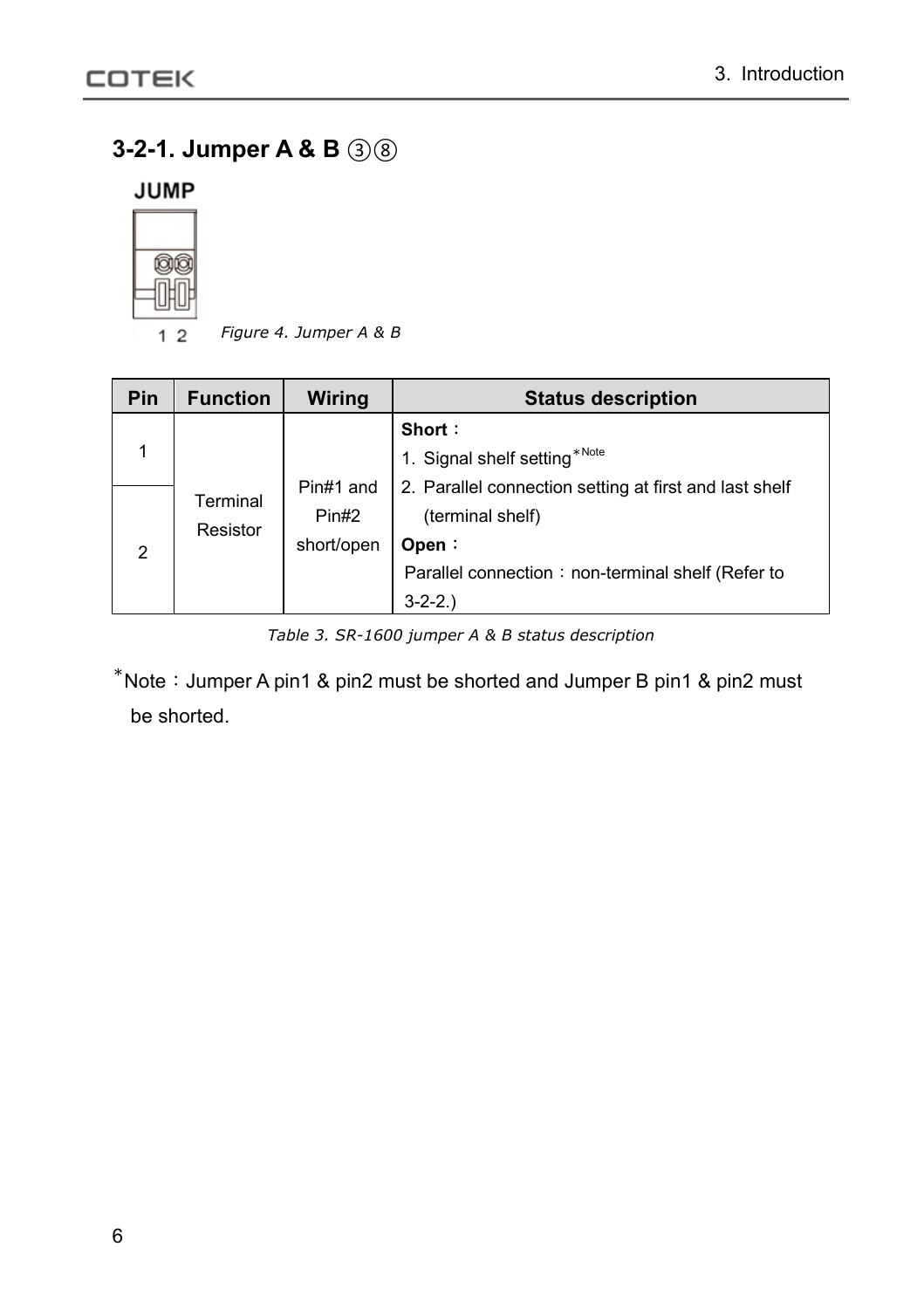### **3-2-2. AC Input / Output Terminal**  $\mathcal{A}(\mathcal{D})$

#### ● AC Input Terminal **4**

SR-1600 provides the AC utility input terminal at the rear side, and user can connect the AC cable at L / N / FG. The SR-1600 support the AC input side internal parallel connection.

### ● AC Output Terminal  $(7)$

The AC output terminal at the rear side of the SR-1600. User can connect the L / N / FG.



*Figure 5. AC terminal connection*

## **3-2-3. Dry contact and remote** ⑨



*Figure 6. CN3 dry contact pin assignment*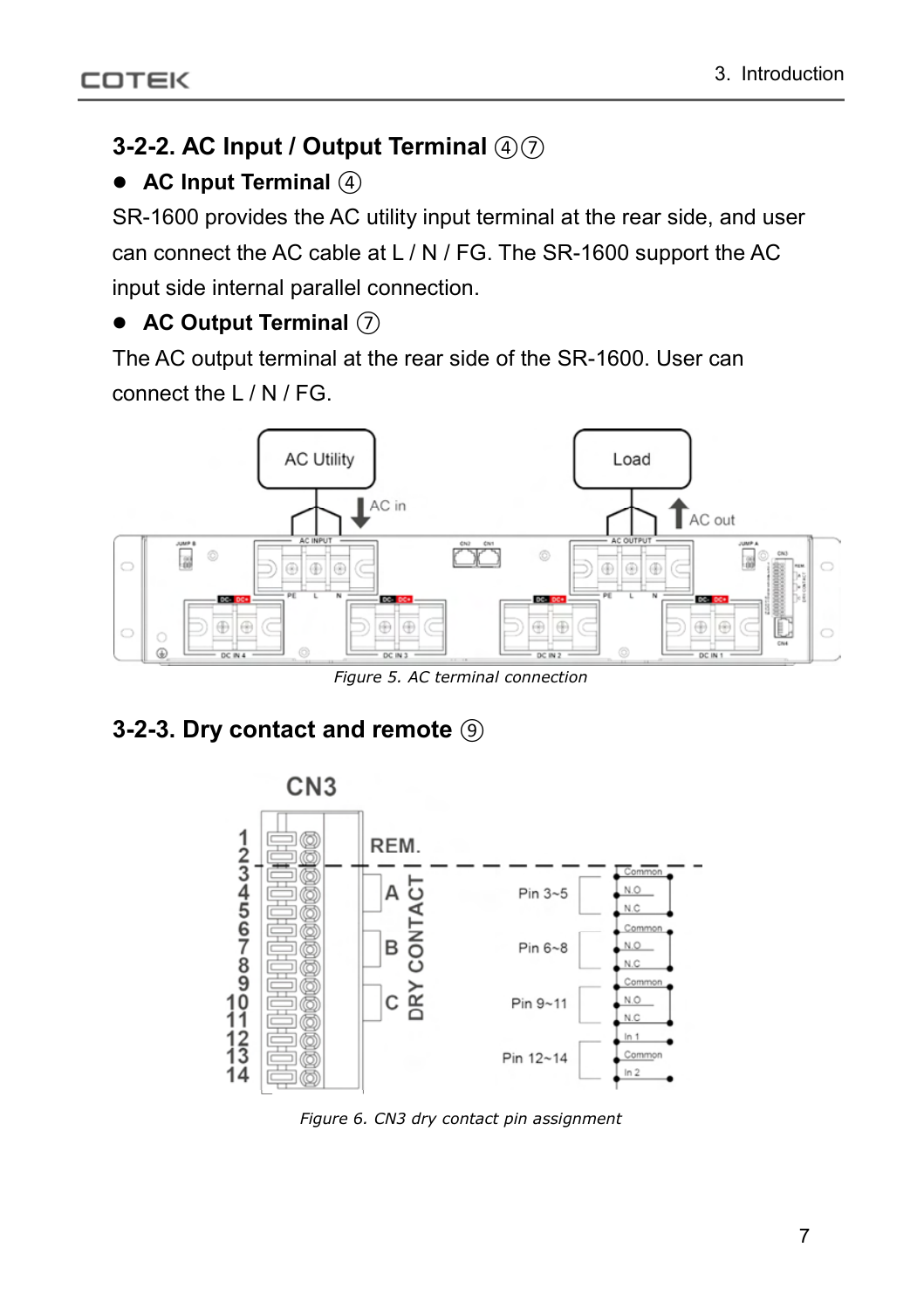| <b>Pin</b>    | <b>Function</b>                     | <b>Wiring</b>                                 | <b>Status Description</b>                             |  |
|---------------|-------------------------------------|-----------------------------------------------|-------------------------------------------------------|--|
| Pin $1~2$     | Remote                              | Pin#1 and pin #2                              | Open: Normal output                                   |  |
|               | ON/OFF                              | short/open                                    | Short: Stop output                                    |  |
| Pin $3\neg 5$ | Major alarm                         |                                               | Normal: N.C-Common                                    |  |
| Pin $6 - 8$   | Minor alarm                         | Switching power 60W                           | short                                                 |  |
| Pin 9~11      | Programmable<br>setting alarm       | Rating 2A at 30VDC wire<br>size $20 - 24$ AWG | Abnormal: N.O-Common<br>short<br>(Refer to Figure 9.) |  |
| Pin12~13      | Digital signal to<br>clean abnormal | Input voltage: 5V wire                        | High: Clean all abnormal                              |  |
| Pin 13~14     | Digital signal to<br><b>RS-485</b>  | size $20 - 24$ AWG                            | High: Lock RS-485<br>communication                    |  |

*Table 4. SR-1600 CN3 status description*

| <b>Alarm</b> | <b>Description</b>          | <b>Possible Cause</b>                                       |  |
|--------------|-----------------------------|-------------------------------------------------------------|--|
|              | Over system capacity        | The system over the rated capacity                          |  |
|              | <b>CANBUS</b> communication | The bus cable dropout or connect not                        |  |
|              | abnormal                    | very well                                                   |  |
| Major alarm  | Parameters error            | Command error                                               |  |
|              |                             | Plug in the different type product                          |  |
|              | Main source failure         | AC source failure                                           |  |
|              | Digital input abnormal      | Pin 12~13 voltage keep high                                 |  |
|              | Lost redundancy             | Remove the redundancy module or<br>redundant module failure |  |
| Minor alarm  | Second source failure       | Battery voltage abnormal                                    |  |
|              | Others alarm                | Refer to alarm LED indicator (refer to                      |  |
|              |                             | page 10)                                                    |  |

*Table 5. Alarm list for dry contact*

#### $\bullet$  Single Shelf Setting

- 1.Please short the Jumper A pin#1 and pin#2.
- 2.Please short the Jumper B pin#1 and pin#2.

### **3-3. Parallel Connection**

#### **3-3-1. Multi-shelves Installation**

There are two parallel connection methods for the SR-1600 system capacity expansion: Setting jumper and use COTEK iC-Hub.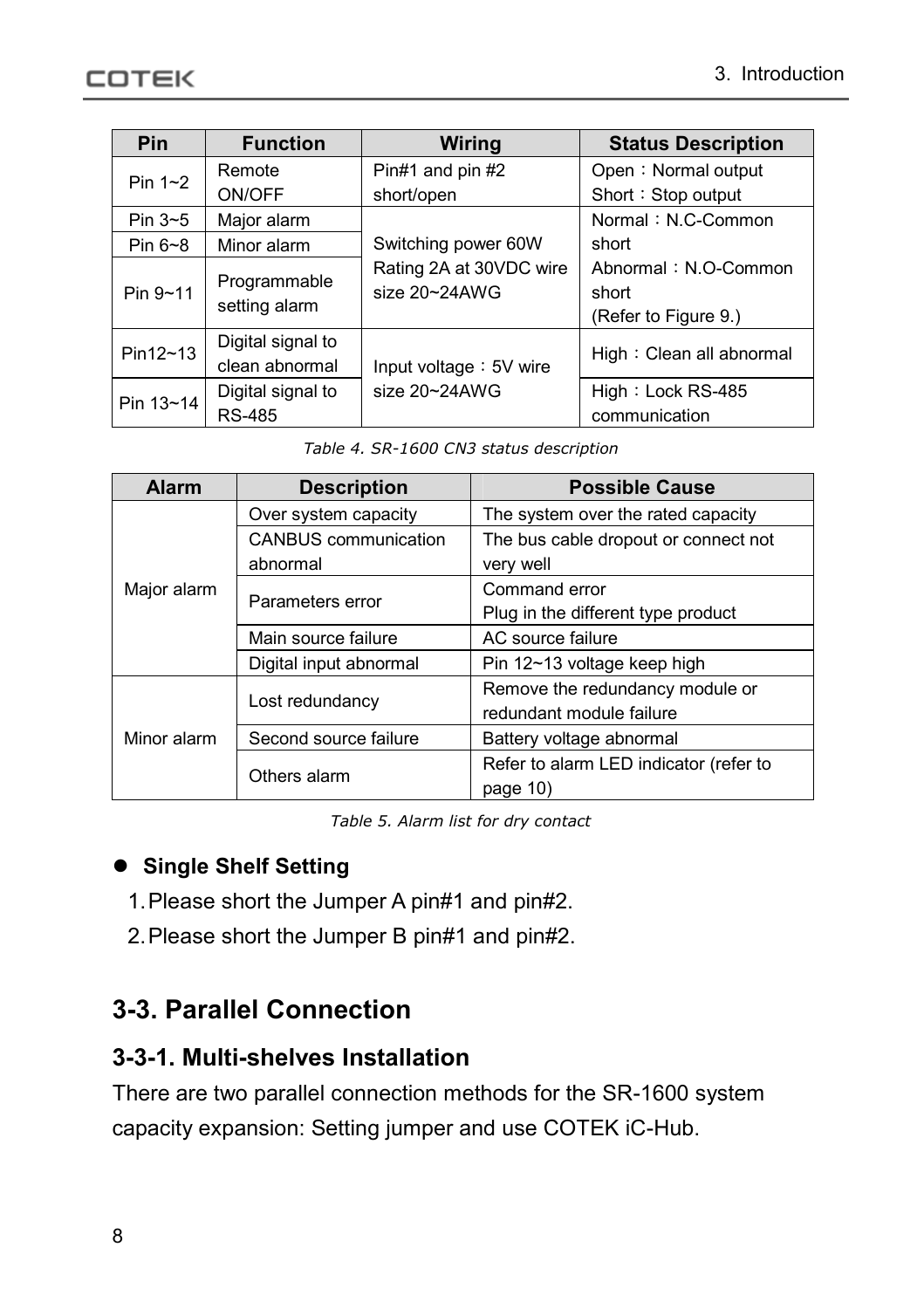

## **3-3-2. Parallel Connection with Jumper Setting**

*Figure 7. Parallel connection via jumper setting*

Green terminal JUMP connection

| <b>Parallel connect</b> | Unit 1    | Jnit $27$     | Unit 3    |
|-------------------------|-----------|---------------|-----------|
| <b>IUMP</b>             | Connected | Not connected | Connected |

Take 3 units for example, only the first and the last unit need to connect jumper.

## **3-3-3. Parallel Connection with COTEK iC-Hub**



*Figure 8. Parallel connection via COTEK iC-Hub*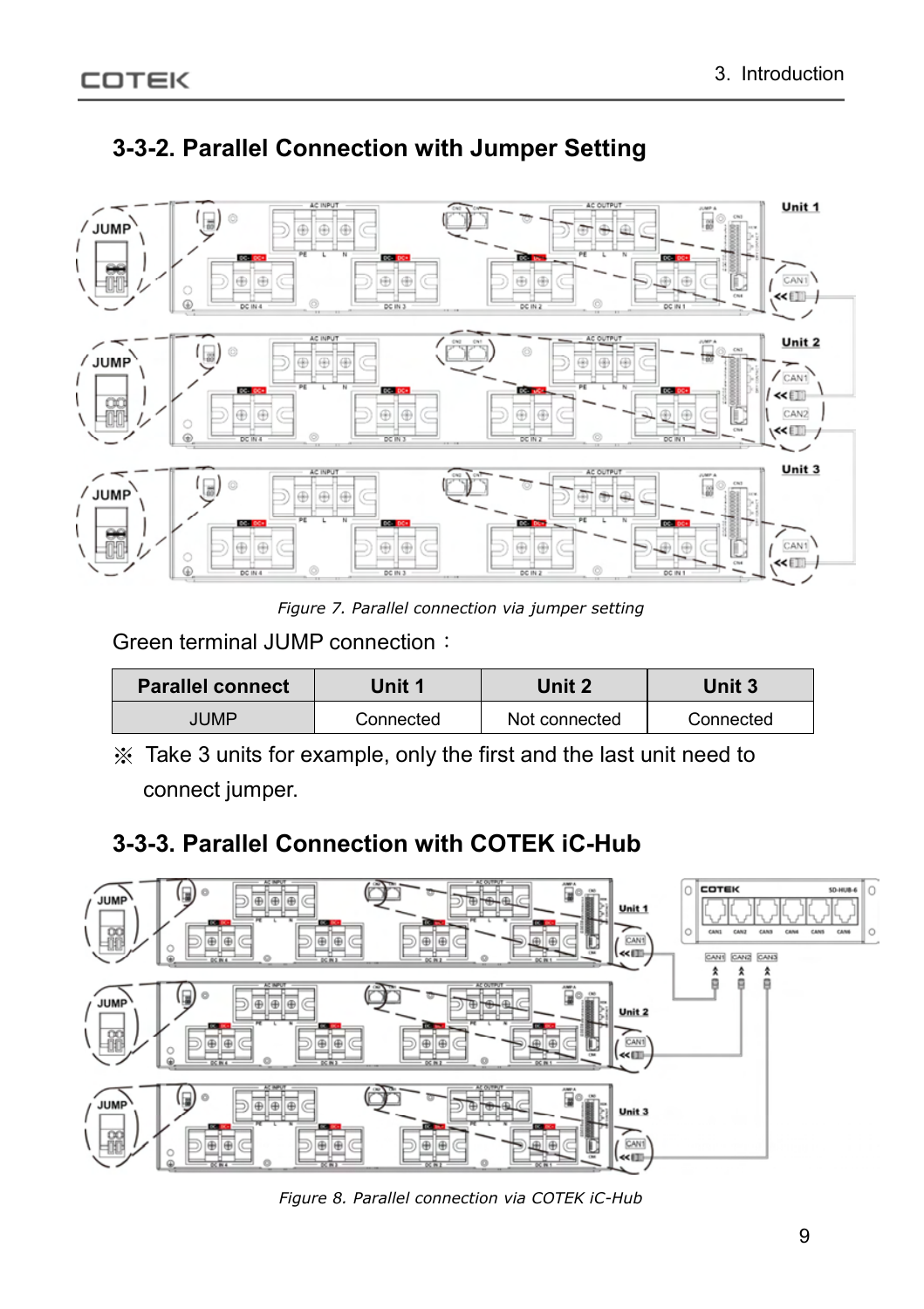Green terminal JUMP connection

| <b>Parallel connect</b> | Unit 1        | Unit 2        | Unit 3        |
|-------------------------|---------------|---------------|---------------|
| <b>JUMP</b>             | Not connected | Not connected | Not connected |

Take 3 units for example, no need to connect the jumper.

## **4. Warranty**



**Warning!** Do not open or disassemble the Inverter. Attempting to do so may cause risk of electrical shock or fire.

We guarantee this product against defects in materials and workmanship for a period of 24 months from the date of purchase. In case you need to repair or replace any defective power inverters, please contact COTEK local distributor.

This warranty will be considered void if the unit has been misused, altered, or accidentally damaged. COTEK is not liable for anything that occurs as a result of the user's fault.